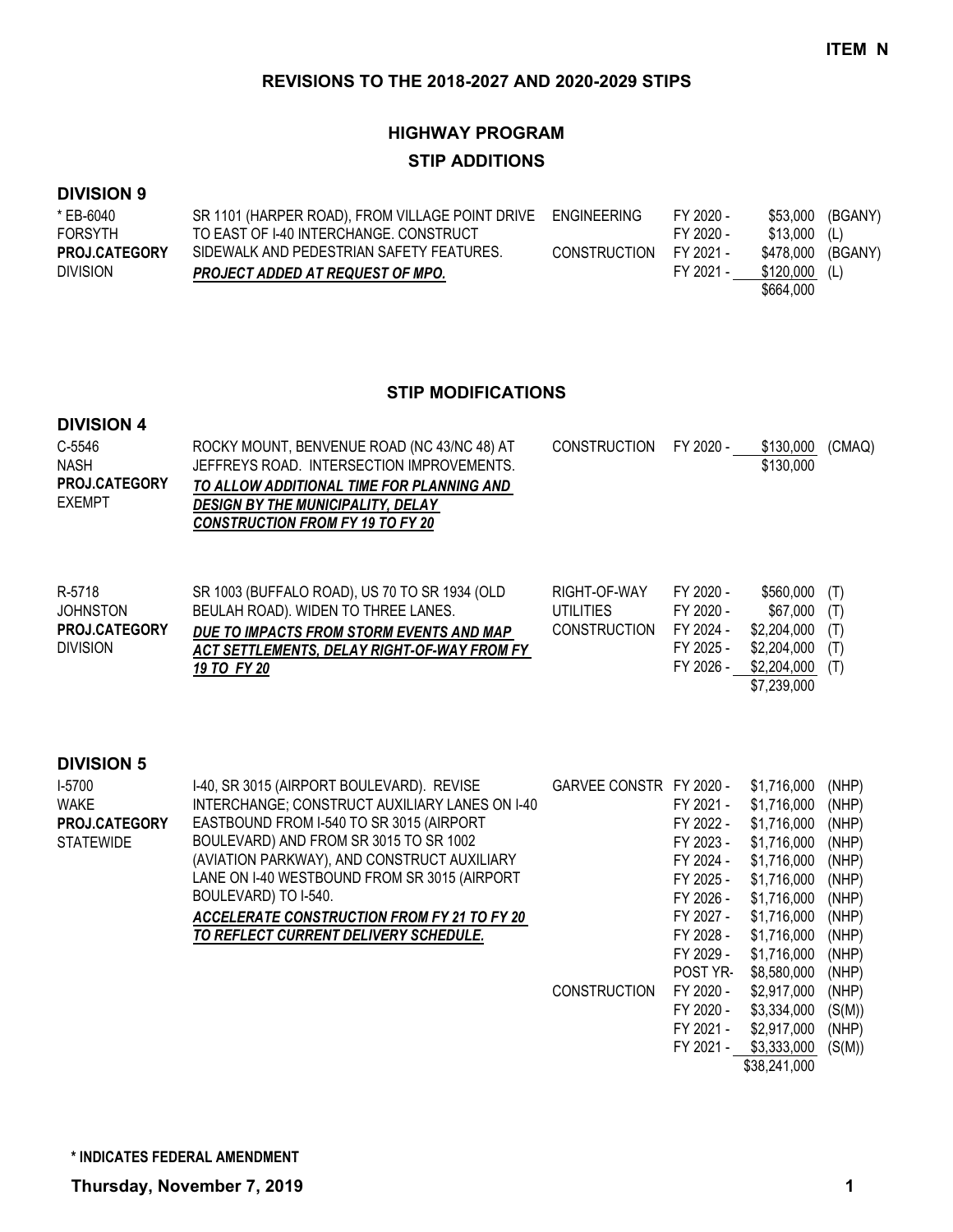# **HIGHWAY PROGRAM STIP MODIFICATIONS**

### **DIVISION 9**

| EB-5958<br><b>FORSYTH</b><br>PROJ.CATEGORY<br><b>DIVISION</b>                       | BLUE HERON TRAIL, TWINS WAY (NEAR INTERSECTION CONSTRUCTION<br>WITH US-158) WEST TO PEDESTRIAN TUNNEL UNDER I-<br>40 IN BERMUDA RUN. CONSTRUCT SECTION OF<br>MULTIUSE PATH.<br>TO REFLECT CURRENT TOWN DELIVERY SCHEDULE<br>DELAY CONSTRUCTION FROM FY 19 TO FY 20. |                                                           | FY 2020 -<br>FY 2020 -<br>FY 2020 -<br>FY 2020 -                           | \$1,452,000<br>\$217,000<br>\$2,000<br>\$418,000<br>\$2,089,000                                  | (BGANY)<br>(BGDA)<br>(TADA)<br>(L)                 |
|-------------------------------------------------------------------------------------|---------------------------------------------------------------------------------------------------------------------------------------------------------------------------------------------------------------------------------------------------------------------|-----------------------------------------------------------|----------------------------------------------------------------------------|--------------------------------------------------------------------------------------------------|----------------------------------------------------|
| <b>DIVISION 10</b><br>B-5808<br><b>CABARRUS</b><br>PROJ.CATEGORY<br><b>REGIONAL</b> | US 29 US 601, REPLACE BRIDGE 120057 AND BRIDGE<br>120059 OVER IRISH BUFFALO CREEK.<br>TO ALLOW ADDITIONAL TIME FOR DESIGN DELAY<br>RIGHT-OF-WAY FROM FY 19 TO FY 20                                                                                                 | RIGHT-OF-WAY<br><b>CONSTRUCTION</b>                       | FY 2020 -<br>FY 2020 -<br>FY 2021 -                                        | \$255,000<br>\$2,550,000<br>\$2,550,000<br>\$5,355,000                                           | (NHPB)<br>(NHPB)<br>(NHPB)                         |
| C-5538<br><b>MECKLENBURG</b><br>PROJ.CATEGORY<br><b>DIVISION</b>                    | CHARLOTTE, INTERSECTION OF TUCKASEEGEE-<br>BERRYHILL-THRIFT ROADS IN CHARLOTTE.<br>CONSTRUCT A TRAFFIC CIRCLE.<br>TO ALLOW ADDITIONAL TIME FOR DESIGN DELAY<br><b>CONSTRUCTION FROM FY 19 TO FY 20</b>                                                              | <b>CONSTRUCTION</b>                                       | FY 2020 -<br>FY 2020 -<br>FY 2020 -                                        | \$1,797,000<br>\$1,053,000<br>\$826,000<br>\$3,676,000                                           | (CMAQ)<br>(BGDA)<br>(L)                            |
| * C-5621<br><b>MECKLENBURG</b><br>PROJ.CATEGORY<br><b>EXEMPT</b>                    | CORNELIUS, US 21 AND CATAWBA AVENUE.<br>RELOCATE INTERSECTION OF US 21 AND CATAWBA<br>AVENUE TO THE EAST AND CONSTRUCT<br>ROUNDABOUT.<br>ADDITIONAL STBG-DA FUNDS ALLOCATED BY CRTPO                                                                                | <b>ENGINEERING</b><br>RIGHT-OF-WAY<br><b>CONSTRUCTION</b> | FY 2020 -<br>FY 2020 -<br>FY 2020 -<br>FY 2020 -<br>FY 2020 -<br>FY 2020 - | \$669,000<br>\$333,000<br>\$1,308,000<br>\$785,000<br>\$3,869,000<br>\$5,473,000<br>\$12,437,000 | (BGDA)<br>(BA)<br>(BGDA)<br>(BA)<br>(BGDA)<br>(BA) |
| EB-5817<br><b>MECKLENBURG</b><br>PROJ.CATEGORY<br><b>DIVISION</b>                   | CORNELIUS, MCDOWELL CREEK GREENWAY,<br>MAGNOLIA PLAZA TO WESTMORELAND ROAD.<br>CONSTRUCT GREENWAY.<br>TO ALLOW ADDITIONAL TIME FOR DESIGN DELAY<br><b>CONSTRUCTION FROM FY 19 TO FY 20</b>                                                                          | <b>CONSTRUCTION</b>                                       | FY 2020 -<br>FY 2020 -                                                     | \$1,400,000<br>\$1,200,000<br>\$2,600,000                                                        | (TADA)<br>(L)                                      |

**Thursday, November 7, 2019 2**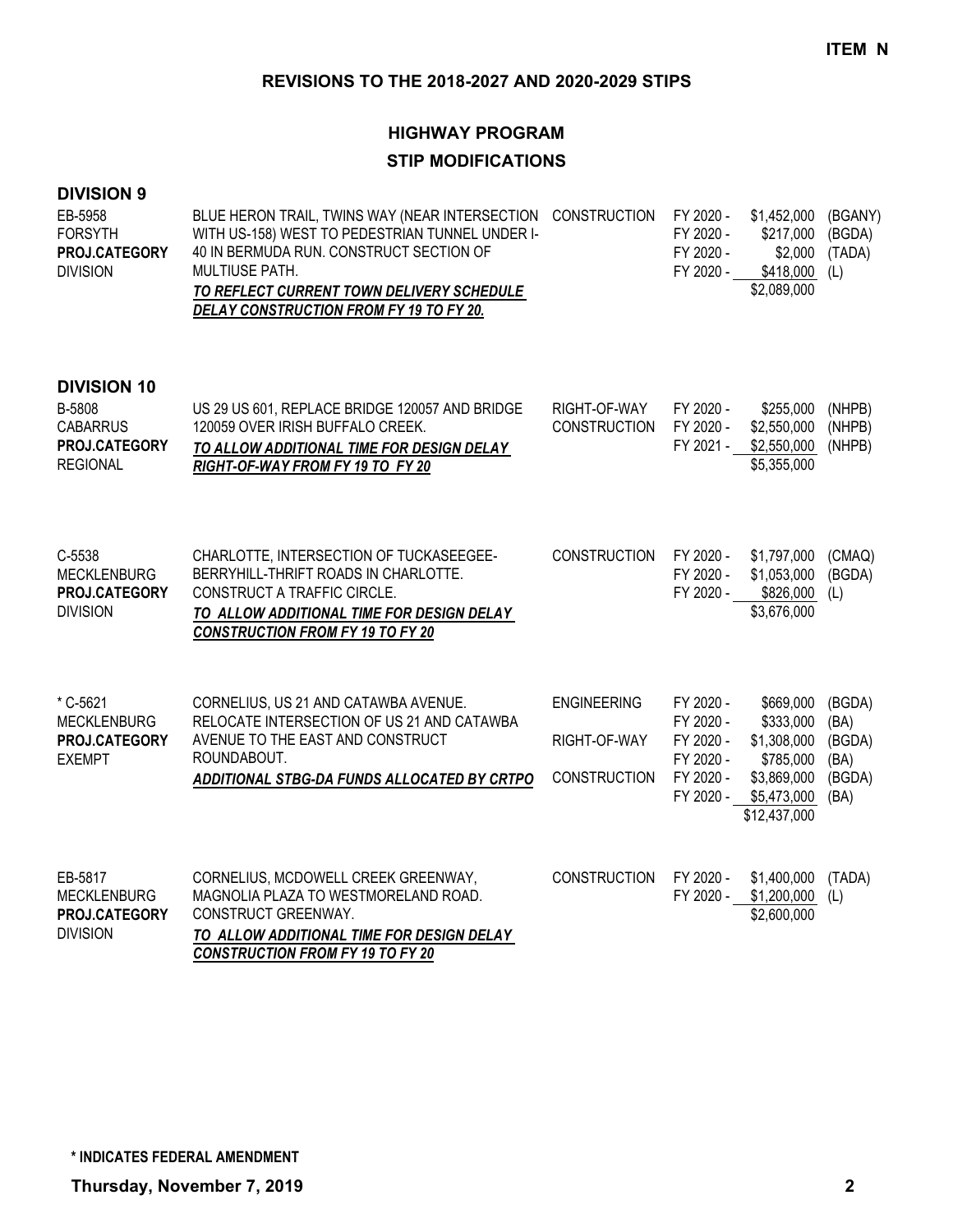# **HIGHWAY PROGRAM STIP MODIFICATIONS**

| <b>DIVISION 10</b><br>* EB-5832<br><b>MECKLENBURG</b><br>PROJ.CATEGORY<br><b>DIVISION</b> | CHARLOTTE, SR 2833 (MALLARD CREEK CHURCH<br>ROAD), SR 2472 (MALLARD CREEK ROAD) TO SR 2746<br>(CLAUDE FREEMAN DRIVE). CONSTRUCT MULTI-USE<br>TRAIL ON SOUTH SIDE OF ROAD.<br>ADDITIONAL STBG-DA FUNDS ALLOCATED BY CRTPO                                | <b>CONSTRUCTION</b>                                       | FY 2020 -<br>FY 2020 -<br>FY 2020 -                                                     | \$800,000<br>\$542,000<br>\$336,000<br>\$1,678,000                                                                | (BGDA)<br>(TAANY)<br>(L)                                    |
|-------------------------------------------------------------------------------------------|---------------------------------------------------------------------------------------------------------------------------------------------------------------------------------------------------------------------------------------------------------|-----------------------------------------------------------|-----------------------------------------------------------------------------------------|-------------------------------------------------------------------------------------------------------------------|-------------------------------------------------------------|
| EB-5902<br><b>CABARRUS</b><br>PROJ.CATEGORY<br><b>DIVISION</b>                            | CONCORD, DOWNTOWN PEDESTRIAN SIGNAL<br>UPGRADES.<br>TO ALLOW ADDITIONAL TIME FOR PLANNING DELAY<br><b>CONSTRUCTION FROM FY 19 TO FY 20</b>                                                                                                              | <b>CONSTRUCTION</b>                                       | FY 2020 -<br>FY 2020 -                                                                  | \$250,000<br>\$62,000<br>\$312,000                                                                                | (TADA)<br>(L)                                               |
| * EB-5950<br><b>UNION</b><br>PROJ.CATEGORY<br><b>DIVISION</b>                             | WAXHAW, NC 16 TO SUNSET HILL ROAD. KENSINGTON<br>DRIVE CORRIDOR IMPROVEMENT PROJECT.<br>ADDITIONAL STBG-DA FUNDS ALLOCATED BY CRTPO                                                                                                                     | RIGHT-OF-WAY<br>CONSTRUCTION                              | FY 2020 -<br>FY 2020 -<br>FY 2021 -<br>FY 2021 -                                        | \$421,000<br>\$170,000<br>\$2,749,000<br>\$1,069,000<br>\$4,409,000                                               | (BGDA)<br>(L)<br>(BGDA)<br>(L)                              |
| * I-6052<br><b>MECKLENBURG</b><br>PROJ.CATEGORY<br><b>STATEWIDE</b>                       | I-277 (BROOKSHIRE FRWY), WEST OF I-77 TO EAST OF<br>I-77. BRIDGE REHABILITATION.<br>TO ALLOW ADDITIONAL TIME FOR DESIGN DELAY<br><b>CONSTRUCTION FROM FY 20 TO FY 22</b>                                                                                | <b>CONSTRUCTION</b>                                       | FY 2022 -<br>FY 2023 -                                                                  | \$4,000,000<br>\$4,000,000<br>\$8,000,000                                                                         | (NHPIM)<br>(NHPIM)                                          |
| * U-5108<br><b>MECKLENBURG</b><br>PROJ.CATEGORY<br><b>DIVISION</b>                        | NORTHCROSS DRIVE EXTENSION, NC 73 IN<br>HUNTERSVILLE TO WESTMORELAND ROAD IN<br>CORNELIUS. CONSTRUCT ROAD ON NEW LOCATION.<br>ADDITIONAL STBG-DA FUNDS ALLOCATED BY<br>CRTPO. STBG-DA FUNDS THEN SWAPPED WITH STBG-<br>FLEX FUNDS AS APPROVED BY CRTPO. | <b>ENGINEERING</b><br>RIGHT-OF-WAY<br><b>CONSTRUCTION</b> | FY 2020 -<br>FY 2020 -<br>FY 2020 -<br>FY 2020 -<br>FY 2020 -<br>FY 2020 -<br>FY 2020 - | \$1,200,000<br>\$1,499,000<br>\$489,000<br>\$4,651,000<br>\$4,765,000<br>\$331,000<br>\$2,023,000<br>\$14,958,000 | (BA)<br>(BGANY)<br>(L)<br>(BGANY)<br>(BGANY)<br>(BA)<br>(L) |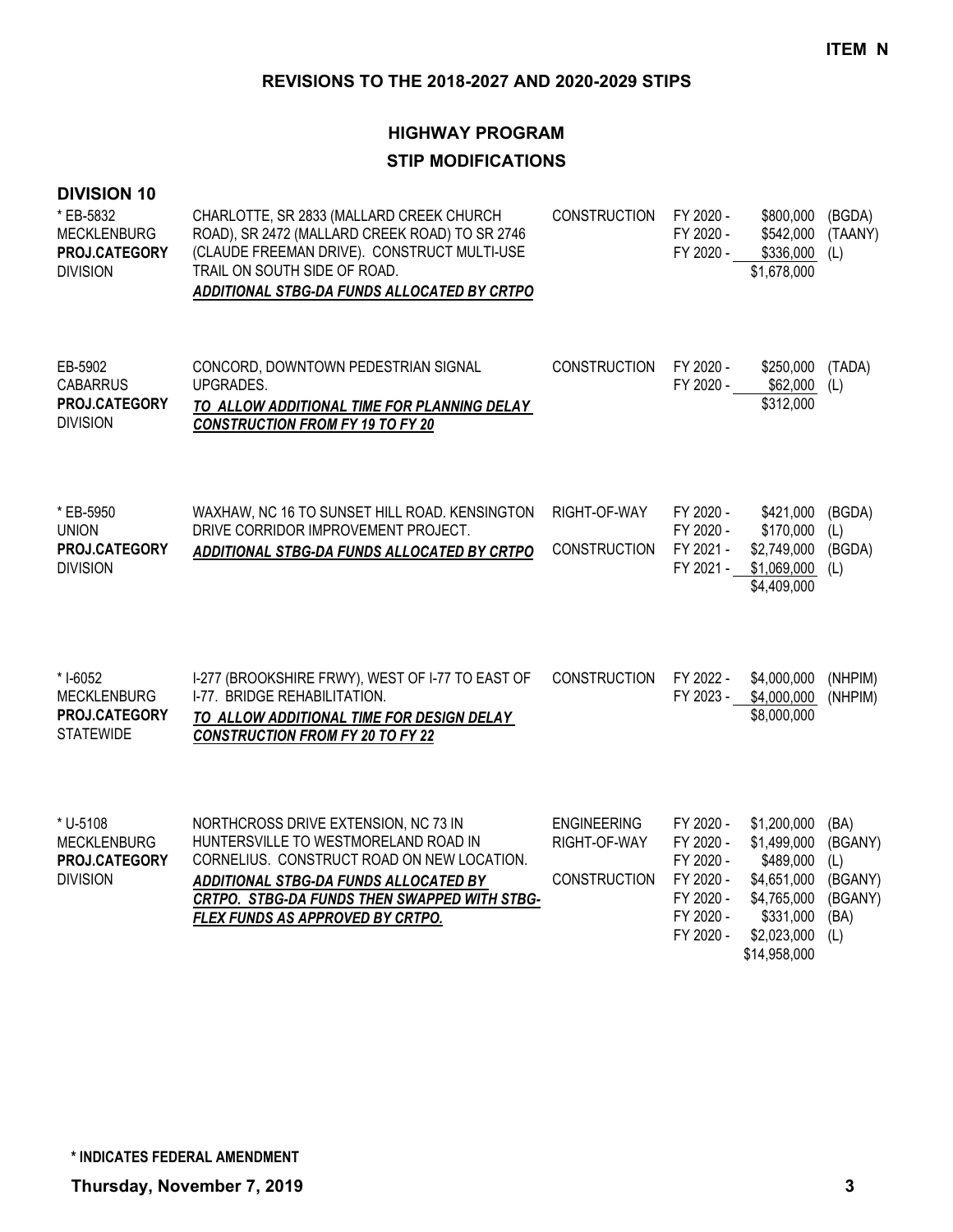# **HIGHWAY PROGRAM STIP MODIFICATIONS**

#### **DIVISION 10**

| * U-5873<br><b>MECKLENBURG</b><br>PROJ.CATEGORY<br><b>EXEMPT</b>    | CORNELIUS, INTERSECTION OF NC 115 AND POTTS<br>STREET. CONSTRUCT IMPROVEMENTS.<br>ADDITIONAL STBG-DA FUNDS ALLOCATED BY CRTPO                                                                                                                                                             | <b>ENGINEERING</b><br><b>CONSTRUCTION</b><br>RIGHT-OF-WAY<br><b>CONSTRUCTION</b> | FY 2020 -<br>FY 2020 -<br>FY 2020 -<br>FY 2020 -              | \$100,000<br>\$1,616,000<br>\$1,700,000<br>\$1,800,000<br>\$5,216,000           | (BA)<br>(BA)<br>(BA)<br>(BGDA)             |
|---------------------------------------------------------------------|-------------------------------------------------------------------------------------------------------------------------------------------------------------------------------------------------------------------------------------------------------------------------------------------|----------------------------------------------------------------------------------|---------------------------------------------------------------|---------------------------------------------------------------------------------|--------------------------------------------|
| * U-5905A<br><b>MECKLENBURG</b><br>PROJ.CATEGORY<br><b>DIVISION</b> | SR 2112 (LAKEVIEW ROAD), REAMES ROAD TO NC 115.<br>UPGRADE ROADWAY.<br>ADDITIONAL STBG-DA FUNDS ALLOCATED BY CRTPO                                                                                                                                                                        | <b>CONSTRUCTION</b>                                                              | FY 2020 -<br>FY 2020 -                                        | \$2,561,000<br>\$6,100,000<br>\$8,661,000                                       | (BGDA)<br>(BA)                             |
| * U-5905B<br><b>MECKLENBURG</b><br>PROJ.CATEGORY<br><b>EXEMPT</b>   | SR 2112 (LAKEVIEW ROAD), IMPROVE INTERSECTION<br>OF SR 2112 (LAKEVIEW ROAD)/NC 24 (HARRIS<br>BOULEVARD) AND SR 2112 (LAKEVIEW ROAD)/US 21<br>(STATESVILLE ROAD).<br>ADDITIONAL STBG-DA FUNDS ALLOCATED BY CRTPO                                                                           | <b>CONSTRUCTION</b>                                                              | FY 2020 -<br>FY 2020 -                                        | \$1,262,000<br>\$3,000,000<br>\$4,262,000                                       | (BGDA)<br>(BA)                             |
| * U-5906<br><b>MECKLENBURG</b><br>PROJ.CATEGORY<br><b>DIVISION</b>  | CORNELIUS, SR 2195 (TORRENCE CHAPEL ROAD) AND<br>SR 5544 (WEST CATAWBA AVENUE). INTERSECTION<br><b>IMPROVEMENTS.</b><br>ADDITIONAL STBG-DA FUNDS ALLOCATED BY CRTPO                                                                                                                       | <b>ENGINEERING</b><br>RIGHT-OF-WAY<br><b>CONSTRUCTION</b>                        | FY 2020 -<br>FY 2020 -<br>FY 2020 -<br>FY 2020 -              | \$849,000<br>\$1,153,000<br>\$8,644,000<br>\$3,197,000<br>\$13,843,000          | (BA)<br>(BA)<br>(BGDA)<br>(BA)             |
| * U-5908A<br><b>MECKLENBURG</b><br>PROJ.CATEGORY<br><b>DIVISION</b> | HUNTERSVILLE, MAIN STREET, NC 115 (OLD<br>STATESVILLE ROAD)/SR 2004 (MOUNT HOLLY-<br>HUNTERSVILLE ROAD) TO SOUTH OF RAMAH CHURCH<br>ROAD. WIDEN AND REALIGN.<br>ADDITIONAL STBG-DA FUNDS ALLOCATED BY<br>CRTPO. STBG-DA FUNDS THEN SWAPPED WITH STBG-<br>FLEX FUNDS AS APPROVED BY CRTPO. | RIGHT-OF-WAY<br><b>CONSTRUCTION</b>                                              | FY 2020 -<br>FY 2020 -<br>FY 2021 -<br>FY 2021 -<br>FY 2021 - | \$660,000<br>\$165,000<br>\$2,748,000<br>\$44,000<br>\$2,792,000<br>\$6,409,000 | (BGANY)<br>(L)<br>(BGANY)<br>(BGDA)<br>(L) |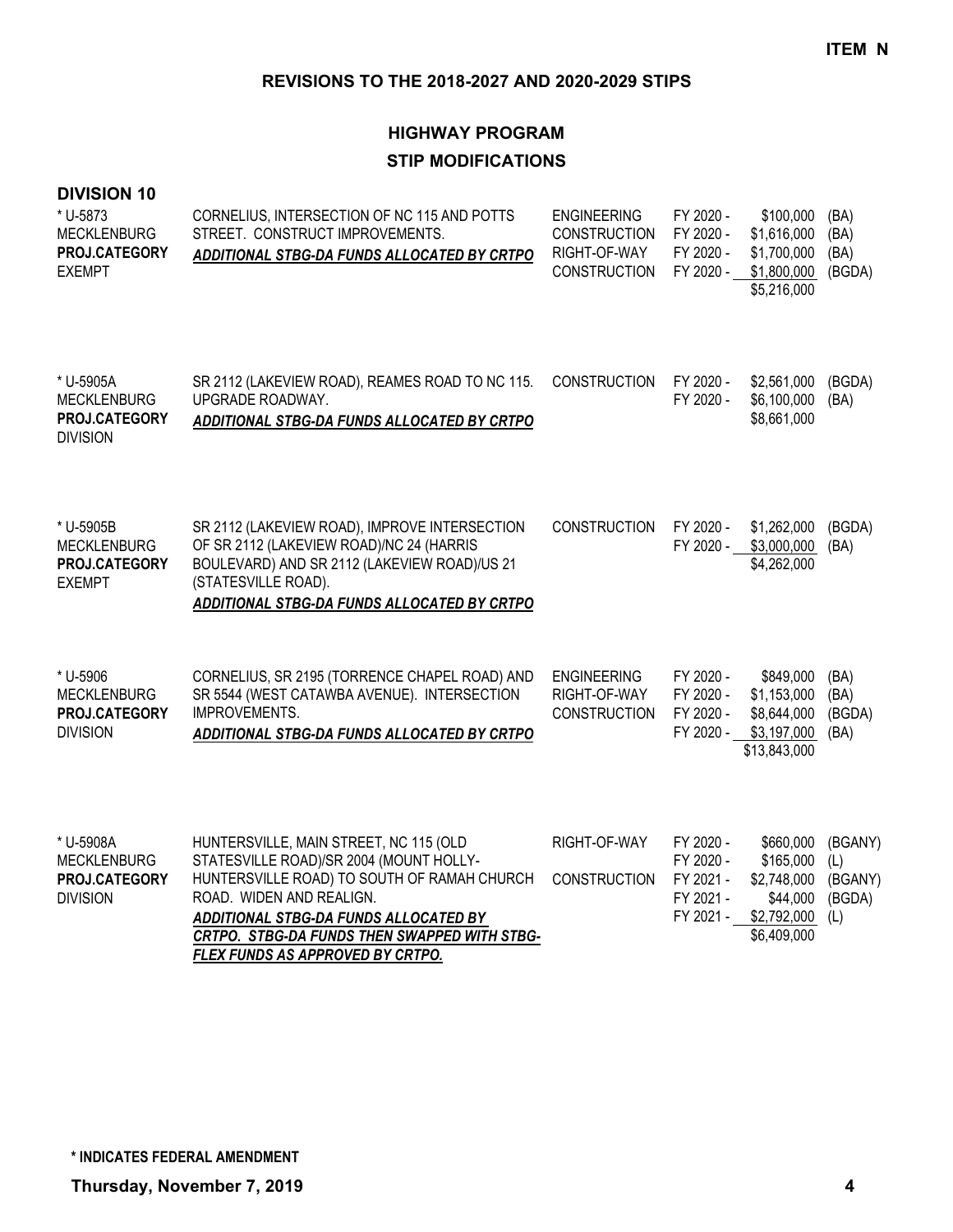# **HIGHWAY PROGRAM STIP MODIFICATIONS**

| <b>DIVISION 10</b><br>* U-5908B<br><b>MECKLENBURG</b><br>PROJ.CATEGORY<br><b>EXEMPT</b> | HUNTERSVILLE, INSTALL ROUNDABOUTS AT<br>INTERSECTIONS OF NC 115/REALIGNED MAIN STREET<br>(SOUTH OF SR 2439 (RAMAH CHURCH ROAD)) AND NC<br>115/SR 2004 (MOUNT HOLLY-HUNTERSVILLE ROAD).<br>ADDITIONAL STBG-DA FUNDS ALLOCATED BY<br>CRTPO. STBG-DA FUNDS THEN SWAPPED WITH STBG-<br>FLEX FUNDS AS APPROVED BY CRTPO. | RIGHT-OF-WAY<br>CONSTRUCTION                              | FY 2020 -<br>FY 2020 -<br>FY 2021 -<br>FY 2021 -<br>FY 2021 -<br>FY 2021 -                           | \$660,000<br>\$165,000<br>\$3,490,000<br>\$2,032,000<br>\$2,032,000<br>\$3,490,000<br>\$11,869,000                  | (BGANY)<br>(L)<br>(BGBA)<br>(BGANY)<br>(L)<br>(L)                      |
|-----------------------------------------------------------------------------------------|---------------------------------------------------------------------------------------------------------------------------------------------------------------------------------------------------------------------------------------------------------------------------------------------------------------------|-----------------------------------------------------------|------------------------------------------------------------------------------------------------------|---------------------------------------------------------------------------------------------------------------------|------------------------------------------------------------------------|
| * U-6087<br><b>UNION</b><br>PROJ.CATEGORY<br><b>DIVISION</b>                            | WESLEY CHAPEL, POTTER ROAD AT WESLEY CHAPEL<br>ROAD. CONSTRUCT ROUNDABOUT.<br>ADDITIONAL STBG-DA FUNDS ALLOCATED BY CRTPO                                                                                                                                                                                           | <b>ENGINEERING</b><br>RIGHT-OF-WAY<br><b>CONSTRUCTION</b> | FY 2020 -<br>FY 2020 -<br>FY 2020 -<br>FY 2020 -<br>FY 2020 -<br>FY 2020 -<br>FY 2020 -              | \$10,000<br>\$74,000<br>\$30,000<br>\$21,000<br>\$1,008,000<br>\$158,000<br>\$289,000<br>\$1,590,000                | (BGDA)<br>(BGDA)<br>(L)<br>(S(M))<br>(BGDA)<br>(L)<br>(S(M))           |
| * U-6088<br><b>UNION</b><br><b>PROJ.CATEGORY</b><br><b>DIVISION</b>                     | MARVIN, NEW TOWN ROAD AT MARVIN ROAD.<br>CONSTRUCT ROUNDABOUT.<br>ADDITIONAL STBG-DA FUNDS ALLOCATED BY CRTPO                                                                                                                                                                                                       | <b>ENGINEERING</b><br>RIGHT-OF-WAY<br><b>CONSTRUCTION</b> | FY 2020 -<br>FY 2020 -<br>FY 2020 -<br>FY 2020 -<br>FY 2020 -<br>FY 2020 -<br>FY 2020 -              | \$60,000<br>\$65,000<br>\$126,000<br>\$25,000<br>\$17,000<br>\$1,302,000<br>\$121,000<br>\$1,716,000                | (BGDA)<br>(S(M))<br>(BGDA)<br>(L)<br>(S(M))<br>(BGDA)<br>(S(M))        |
| * U-6090<br><b>UNION</b><br>PROJ.CATEGORY<br><b>DIVISION</b>                            | WEDDINGTON, WEDDINGTON-MATTHEWS ROAD AT<br>TILLEY MORRIS ROAD. CONSTRUCT ROUNDABOUT.<br><b>ADDITIONAL STBG-DA FUNDS ALLOCATED BY CRTPO</b>                                                                                                                                                                          | <b>ENGINEERING</b><br>RIGHT-OF-WAY<br><b>CONSTRUCTION</b> | FY 2020 -<br>FY 2020 -<br>FY 2020 -<br>FY 2020 -<br>FY 2020 -<br>FY 2020 -<br>FY 2020 -<br>FY 2020 - | \$267,000<br>\$137,000<br>\$203,000<br>\$31,000<br>\$41,000<br>\$1,518,000<br>\$242,000<br>\$440,000<br>\$2,879,000 | (BGDA)<br>(S(M))<br>(BGDA)<br>(L)<br>(S(M))<br>(BGDA)<br>(L)<br>(S(M)) |
| * U-6091<br><b>UNION</b><br>PROJ.CATEGORY<br><b>DIVISION</b>                            | STALLINGS, WEDDINGTON-MATTHEWS ROAD AT<br>CHESTNUT LANE. CONSTRUCT ROUNDABOUT.<br>ADDITIONAL STBG-DA FUNDS ALLOCATED BY CRTPO                                                                                                                                                                                       | <b>ENGINEERING</b><br>RIGHT-OF-WAY<br><b>CONSTRUCTION</b> | FY 2020 -<br>FY 2020 -<br>FY 2020 -<br>FY 2020 -<br>FY 2020 -<br>FY 2020 -<br>FY 2020 -<br>FY 2020 - | \$300,000<br>\$75,000<br>\$180,000<br>\$50,000<br>\$60,000<br>\$1,842,000<br>\$300,000<br>\$161,000<br>\$2,968,000  | (BGDA)<br>(S(M))<br>(BGDA)<br>(L)<br>(S(M))<br>(BGDA)<br>(L)<br>(S(M)) |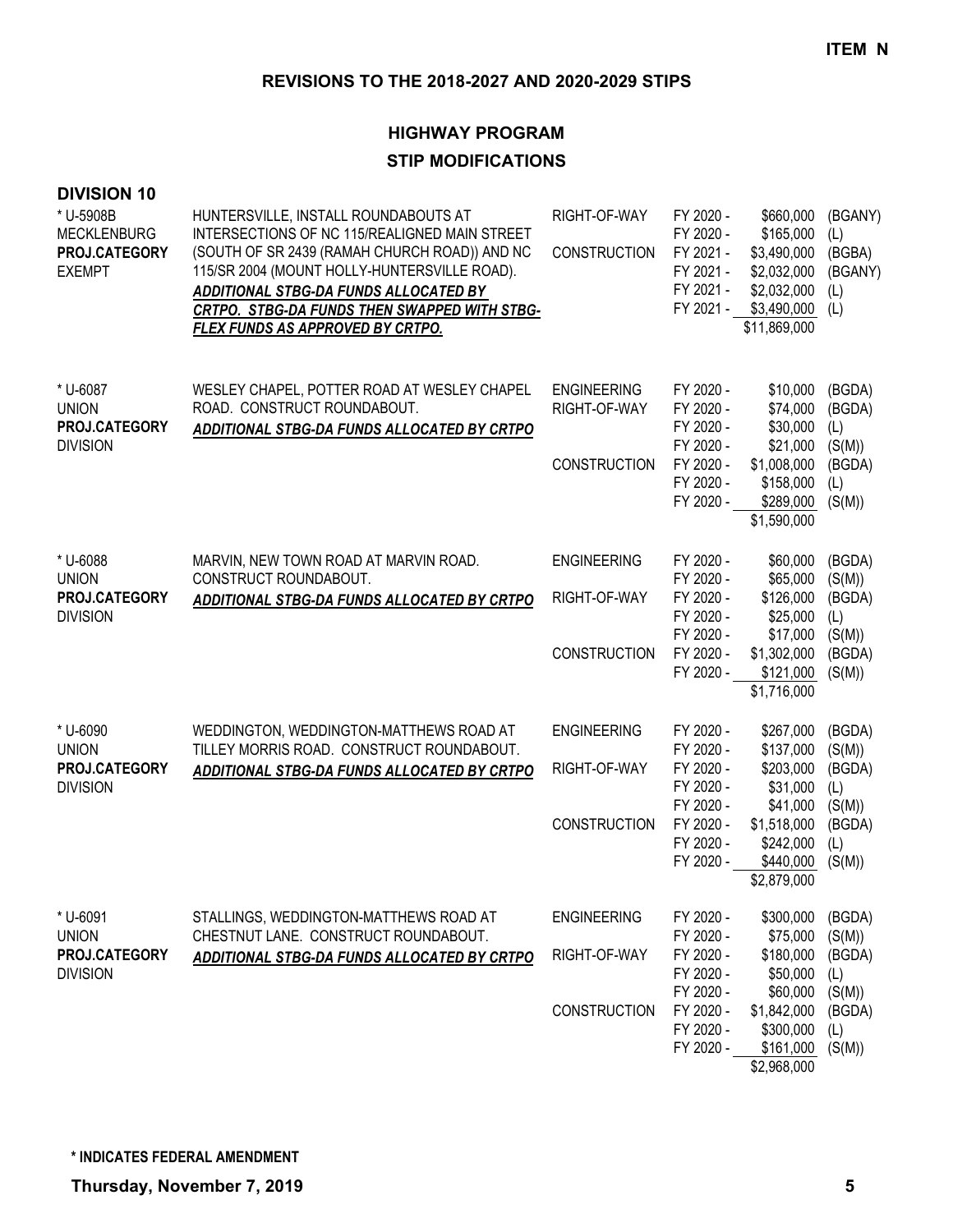## **HIGHWAY PROGRAM STIP MODIFICATIONS**

| <b>DIVISION 10</b><br>* U-6092<br><b>MECKLENBURG</b><br>PROJ.CATEGORY<br><b>DIVISION</b> | DAVIDSON, DAVIDSON-CONCORD ROAD AT ROBERT<br>WALKER DRIVE. CONSTRUCT ROUNDABOUT.<br>ADDITIONAL STBG-DA FUNDS ALLOCATED BY CRTPO                                                                                                                                  | <b>ENGINEERING</b><br>RIGHT-OF-WAY<br><b>CONSTRUCTION</b> | FY 2020 -<br>FY 2020 -<br>FY 2020 -<br>FY 2020 -<br>FY 2021 -<br>FY 2021 -                           | \$120,000<br>\$30,000<br>\$120,000<br>\$30,000<br>\$966,000<br>\$242,000<br>\$1,508,000                           | (BGDA)<br>(L)<br>(BGDA)<br>(L)<br>(BGDA)<br>(L)                           |
|------------------------------------------------------------------------------------------|------------------------------------------------------------------------------------------------------------------------------------------------------------------------------------------------------------------------------------------------------------------|-----------------------------------------------------------|------------------------------------------------------------------------------------------------------|-------------------------------------------------------------------------------------------------------------------|---------------------------------------------------------------------------|
| * U-6106<br><b>MECKLENBURG</b><br>PROJ.CATEGORY<br><b>DIVISION</b>                       | HUNTERSVILLE, SR 2136 (GILEAD ROAD), SR 2120<br>(MCCOY ROAD) TO WYNFIELD CREEK PARKWAY.<br>WIDEN ROADWAY TO 4-LANES DIVIDED.<br><b>ADDITIONAL STBG-DA FUNDS ALLOCATED BY</b><br>CRTPO. STBG-DA FUNDS THEN SWAPPED WITH STBG-<br>FLEX FUNDS AS APPROVED BY CRTPO. | RIGHT-OF-WAY<br><b>CONSTRUCTION</b>                       | FY 2020 -<br>FY 2020 -<br>FY 2021 -<br>FY 2021 -<br>FY 2021 -                                        | \$1,840,000<br>\$460,000<br>\$6,910,000<br>\$20,000<br>\$2,100,000<br>\$11,330,000                                | (BGANY)<br>(L)<br>(BGANY)<br>(BGDA)<br>(L)                                |
| * W-5710X<br><b>MECKLENBURG</b><br>PROJ.CATEGORY<br><b>DIVISION</b>                      | MECKLENBURG COUNTY, SR 2108 (SUNSET<br>BOULEVARD), SR 2025 (MIRANDA ROAD) AND SR 2040<br>(LAWING ROAD) NEAR CHARLOTTE. SAFETY<br>IMPROVEMENTS.<br>ADDITIONAL STBG-DA FUNDS ALLOCATED BY CRTPO                                                                    | CONSTRUCTION                                              | FY 2020 -<br>FY 2020 -<br>FY 2020 -                                                                  | \$650,000<br>\$3,842,000<br>\$960,000<br>\$5,452,000                                                              | (HSIP)<br>(BGDA)<br>(L)                                                   |
| * W-5710Z<br><b>UNION</b><br>PROJ.CATEGORY<br><b>REGIONAL</b>                            | UNION COUNTY, INTERSECTION OF NC 200, NC 522, SR<br>1007 (SOUTH ROCKY RIVER ROAD), AND SR 1146<br>(PARKWOOD SCHOOL ROAD). CONSTRUCT 5-<br>APPROACH ROUNDABOUT.<br>ADDITIONAL STBG-DA FUNDS ALLOCATED BY CRTPO                                                    | <b>ENGINEERING</b><br>RIGHT-OF-WAY<br><b>CONSTRUCTION</b> | FY 2020 -<br>FY 2020 -<br>FY 2020 -<br>FY 2020 -<br>FY 2020 -<br>FY 2020 -<br>FY 2020 -<br>FY 2020 - | \$157,000<br>\$39,000<br>\$30,000<br>\$7,000<br>\$671,000<br>\$1,486,000<br>\$200,000<br>\$214,000<br>\$2,804,000 | (BGDA)<br>(S(M))<br>(BGDA)<br>(S(M))<br>(HSIP)<br>(BGDA)<br>(L)<br>(S(M)) |
| <b>DIVISION 11</b><br>BR-0123<br><b>SURRY</b><br>PROJ.CATEGORY<br><b>DIVISION</b>        | SR 1319 (ABE MAYES ROAD), REPLACE BRIDGE 850318<br>ON SR 1319 OVER SOUTH FORK MITCHELL RIVER.<br>TO ALLOW ADDITIONAL TIME FOR DESIGN DELAY<br>RIGHT-OF-WAY FROM FY 19 TO FY 20                                                                                   | RIGHT-OF-WAY<br><b>CONSTRUCTION</b>                       | FY 2020 -<br>FY 2020 -<br>FY 2021 -                                                                  | \$35,000<br>\$200,000<br>\$200,000<br>\$435,000                                                                   | (O)<br>(O)<br>(O)                                                         |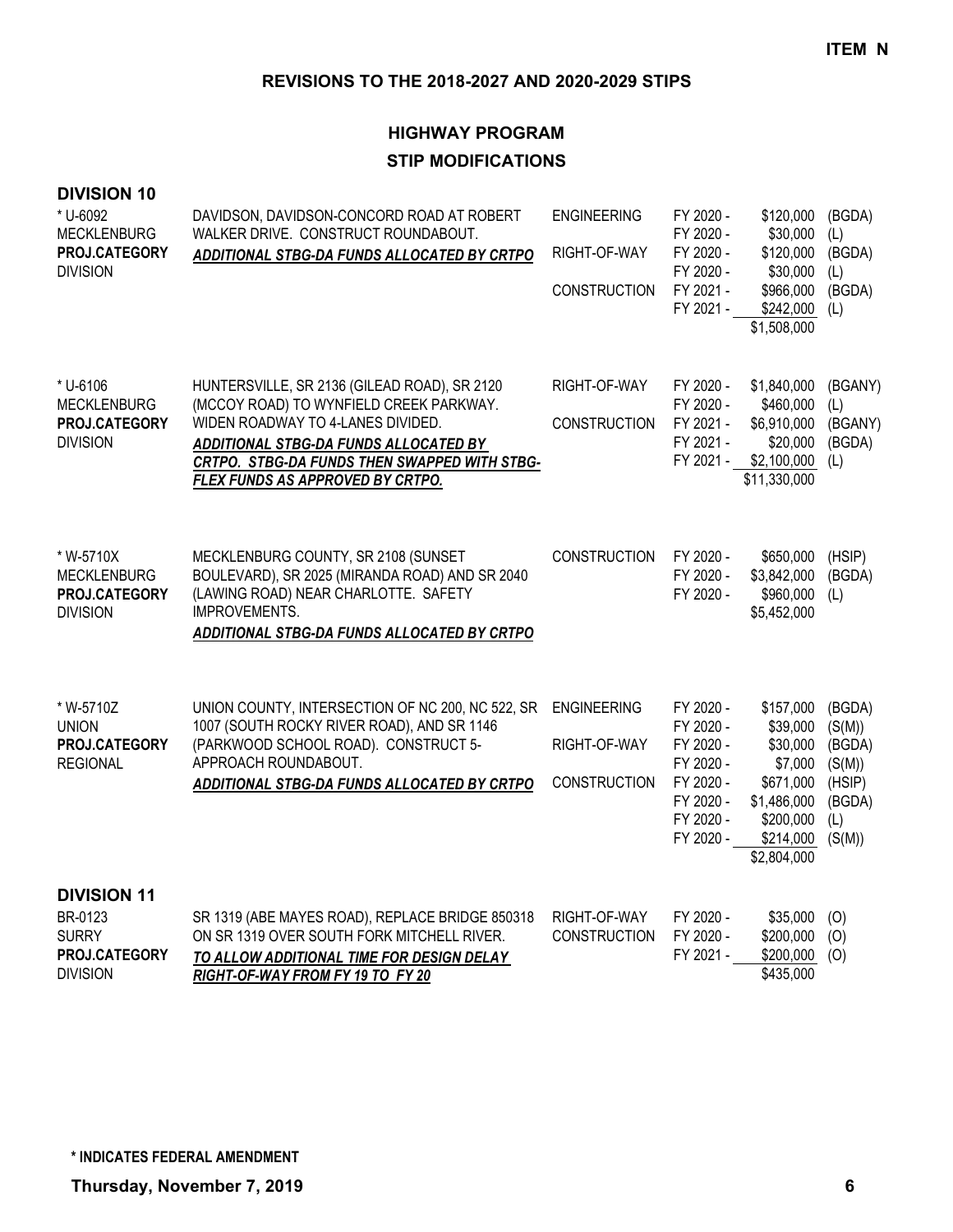#### **REVISIONS TO THE 2018-2027 AND 2020-2029 STIPS**

## **HIGHWAY PROGRAM STIP MODIFICATIONS**

| <b>DIVISION 11</b><br>BR-0124<br><b>WILKES</b><br>PROJ.CATEGORY<br><b>DIVISION</b>         | SR 1745 (SHUMATE MOUNTAIN ROAD), REPLACE<br>BRIDGE 960166 ON SR 1745 OVER WEST PRONG<br>ROARING RIVER.<br>TO ALLOW ADDITIONAL TIME FOR DESIGN DELAY<br>RIGHT-OF-WAY FROM FY 19 TO FY 20 | RIGHT-OF-WAY<br><b>CONSTRUCTION</b> | FY 2020 -<br>FY 2020 -<br>FY 2021 - | \$210,000<br>\$1,450,000<br>\$1,450,000<br>\$3,110,000 | (O)<br>(O)<br>(O) |
|--------------------------------------------------------------------------------------------|-----------------------------------------------------------------------------------------------------------------------------------------------------------------------------------------|-------------------------------------|-------------------------------------|--------------------------------------------------------|-------------------|
| BR-0125<br><b>WILKES</b><br>PROJ.CATEGORY<br><b>DIVISION</b>                               | SR 1002 (TRAPHILL ROAD), REPLACE BRIDGE 960663<br>ON SR 1002 OVER EAST PRONG ROARING RIVER.<br>TO ALLOW ADDITIONAL TIME FOR DESIGN DELAY<br>RIGHT-OF-WAY FROM FY 19 TO FY 20            | RIGHT-OF-WAY<br><b>CONSTRUCTION</b> | FY 2020 -<br>FY 2020 -<br>FY 2021 - | \$280,000<br>\$1,275,000<br>\$1,275,000<br>\$2,830,000 | (O)<br>(0)<br>(O) |
| BR-0126<br><b>WILKES</b><br>PROJ.CATEGORY<br><b>DIVISION</b>                               | SR 1749 (AUSTIN TRAPHILL ROAD), REPLACE BRIDGE<br>960667 ON SR 1749 OVER SPARKS CREEK.<br>TO ALLOW ADDITIONAL TIME FOR DESIGN DELAY<br>RIGHT-OF-WAY FROM FY 19 TO FY 20                 | RIGHT-OF-WAY<br><b>CONSTRUCTION</b> | FY 2020 -<br>FY 2020 -<br>FY 2021 - | \$160,000<br>\$650,000<br>\$650,000<br>\$1,460,000     | (O)<br>(O)<br>(O) |
| <b>DIVISION 12</b><br>BR-0114<br><b>IREDELL</b><br><b>PROJ.CATEGORY</b><br><b>DIVISION</b> | SR 1601 (BRANTON ROAD), REPLACE BRIDGE 480165<br>ON SR 1601 OVER ROCKY CREEK.<br>TO ALLOW ADDITIONAL TIME FOR DESIGN DELAY<br>RIGHT-OF-WAY FROM FY 19 TO FY 20                          | RIGHT-OF-WAY<br><b>CONSTRUCTION</b> | FY 2020 -<br>FY 2020 -<br>FY 2021 - | \$150,000<br>\$150,000<br>\$150,000<br>\$450,000       | (0)<br>(O)<br>(0) |
| BR-0115<br><b>IREDELL</b><br>PROJ.CATEGORY<br><b>DIVISION</b>                              | SR 1595 (COOLBROOK ROAD), REPLACE BRIDGE<br>480166 ON SR 1595 OVER ROCKY CREEK.<br>TO ALLOW ADDITIONAL TIME FOR DESIGN DELAY<br>RIGHT-OF-WAY FROM FY 19 TO FY 20                        | RIGHT-OF-WAY<br><b>CONSTRUCTION</b> | FY 2020 -<br>FY 2020 -<br>FY 2021 - | \$170,000<br>\$800,000<br>\$800,000<br>\$1,770,000     | (O)<br>(O)<br>(O) |
| * C-5200                                                                                   | MOORESVILLE, NC 115 AND NC 150 IN MOORESVILLE.                                                                                                                                          | <b>CONSTRUCTION</b>                 | FY 2020 -                           | \$1,211,000                                            | (BG               |

\$1,211,000 (BGDA) FY 2020 - \$303,000 (L) \$1,514,000

*ADDITIONAL STBG-DA FUNDS ALLOCATED BY CRTPO*

CONSTRUCT SOUTHBOUND NC 115 RIGHT TURN LANE

AT NC 150 AND WESTBOUND NC 150 SHARED

THROUGH-RIGHT LANE AT NC 115.

IREDELL

**PROJ.CATEGORY**

EXEMPT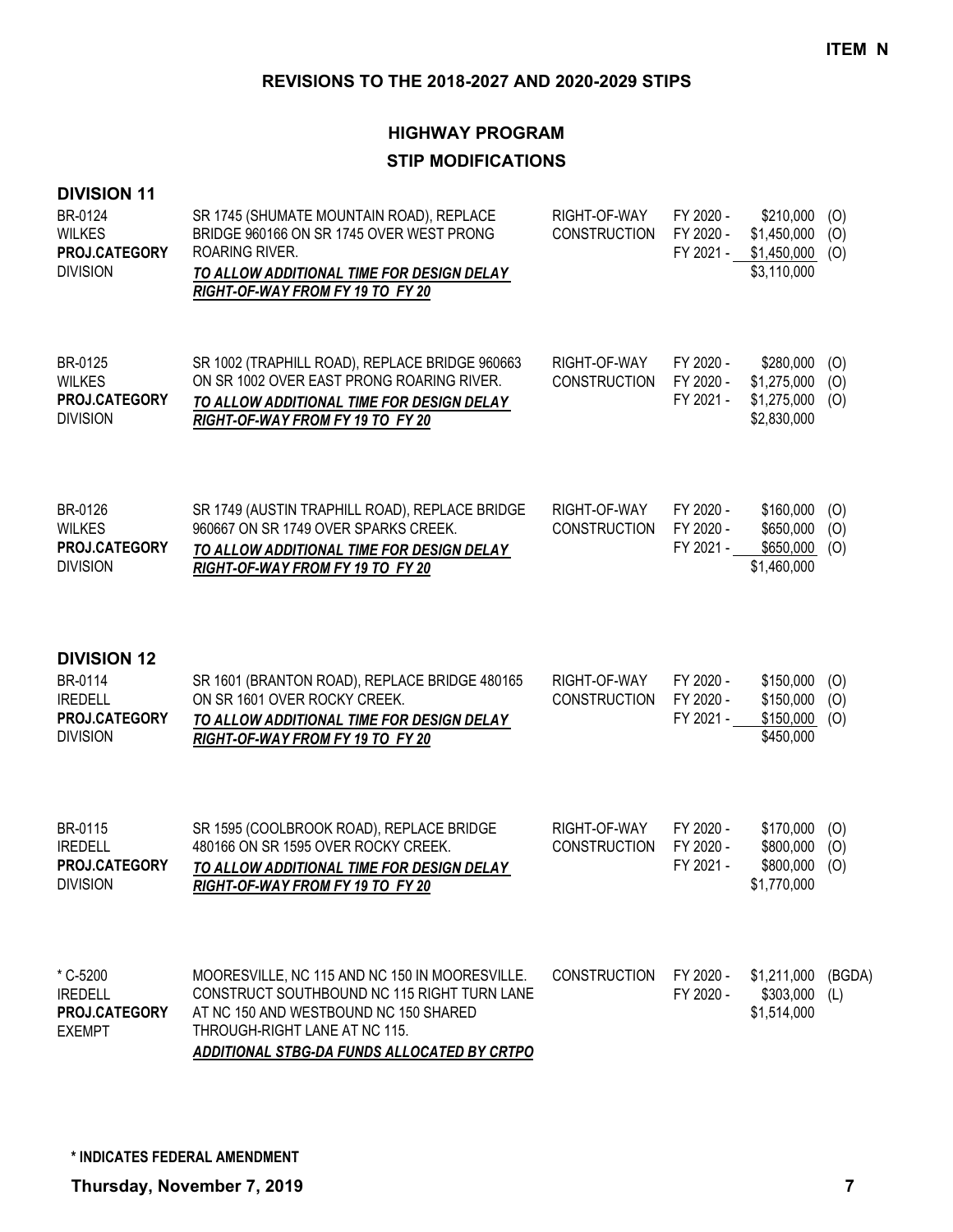# **HIGHWAY PROGRAM STIP MODIFICATIONS**

#### **DIVISION 12**

| C-5701<br><b>IREDELL</b><br>PROJ.CATEGORY<br><b>EXEMPT</b>                       | MOORESVILLE, INTERSECTION OF NC 801 AND NC<br>150. CONSTRUCT INTERSECTION IMPROVEMENTS.<br>ADDITIONAL STBG-DA FUNDS ALLOCATED BY CRTPO                                                                                     | RIGHT-OF-WAY<br><b>CONSTRUCTION</b> | FY 2020 -<br>FY 2020 -<br>FY 2020 -<br>FY 2020 - | \$256,000<br>\$68,000<br>\$2,069,000<br>\$550,000<br>\$2,943,000 | (BGDA)<br>(L)<br>(BGDA)<br>(L) |
|----------------------------------------------------------------------------------|----------------------------------------------------------------------------------------------------------------------------------------------------------------------------------------------------------------------------|-------------------------------------|--------------------------------------------------|------------------------------------------------------------------|--------------------------------|
| * EB-5787<br><b>IREDELL</b><br>PROJ.CATEGORY<br><b>DIVISION</b>                  | MOORESVILLE, BELLINGHAM PARK GREENWAY<br>EXTENSION TO JOHNSON DAIRY ROAD. CONSTRUCT<br>GREENWAY.<br><b>ADDITIONAL STBG-DA FUNDS ALLOCATED BY CRTPO</b>                                                                     | <b>CONSTRUCTION</b>                 | FY 2020 -<br>FY 2020 -                           | \$3,555,000<br>\$889,000<br>\$4,444,000                          | (BGDA)<br>(L)                  |
| <b>DIVISION 13</b><br>B-6011<br><b>BURKE</b><br>PROJ.CATEGORY<br><b>DIVISION</b> | SR 1430 (HARLAND ROAD), REPLACE BRIDGE 110145<br>OVER BRISTOL CREEK.<br>TO ALLOW ADDITIONAL TIME FOR PLANNING AND<br><b>DESIGN DELAY RIGHT-OF-WAY FROM FY 19 TO FY 20</b><br>AND CONSTRUCTION FROM FY 19 TO FY 20          | RIGHT-OF-WAY<br><b>CONSTRUCTION</b> | FY 2020 -<br>FY 2020 -                           | \$65,000<br>\$650,000<br>\$715,000                               | (BGOFF)<br>(BGOFF)             |
| B-6013<br><b>MITCHELL</b><br>PROJ.CATEGORY<br><b>DIVISION</b>                    | SR 1106 (LYNN GAP ROAD), REPLACE BRIDGE 600207<br>OVER GRASSY CREEK.<br>TO ALLOW ADDITIONAL TIME FOR PLANNING AND<br>DESIGN DELAY RIGHT-OF-WAY FROM FY 19 TO FY 20<br>AND CONSTRUCTION FROM FY 19 TO FY 20                 | RIGHT-OF-WAY<br><b>CONSTRUCTION</b> | FY 2020 -<br>FY 2020 -                           | \$40,000<br>\$400,000<br>\$440,000                               | (BGOFF)<br>(BGOFF)             |
| B-6014<br><b>McDOWELL</b><br><b>PROJ.CATEGORY</b><br><b>DIVISION</b>             | SR 1781 (POLLY SPOUT ROAD), REPLACE BRIDGE<br>580312 OVER SECOND BROAD RIVER.<br>TO ALLOW ADDITIONAL TIME FOR PLANNING AND<br><b>DESIGN DELAY RIGHT-OF-WAY FROM FY 19 TO FY 20</b><br>AND CONSTRUCTION FROM FY 19 TO FY 20 | RIGHT-OF-WAY<br><b>CONSTRUCTION</b> | FY 2020 -<br>FY 2020 -                           | \$100,000<br>\$1,000,000<br>\$1,100,000                          | (BGOFF)<br>(BGOFF)             |
| B-6016<br><b>BUNCOMBE</b><br>PROJ.CATEGORY<br><b>DIVISION</b>                    | SR 2027 (MARTINS CREEK ROAD), REPLACE BRIDGE<br>100142 OVER MARTIN CREEK.<br>TO ALLOW ADDITIONAL TIME FOR PLANNING AND<br><b>DESIGN DELAY RIGHT-OF-WAY FROM FY 19 TO FY 20</b><br>AND CONSTRUCTION FROM FY 19 TO FY 20     | RIGHT-OF-WAY<br><b>CONSTRUCTION</b> | FY 2020 -<br>FY 2020 -                           | \$50,000<br>\$500,000<br>\$550,000                               | (BGOFF)<br>(BGOFF)             |

**\* INDICATES FEDERAL AMENDMENT**